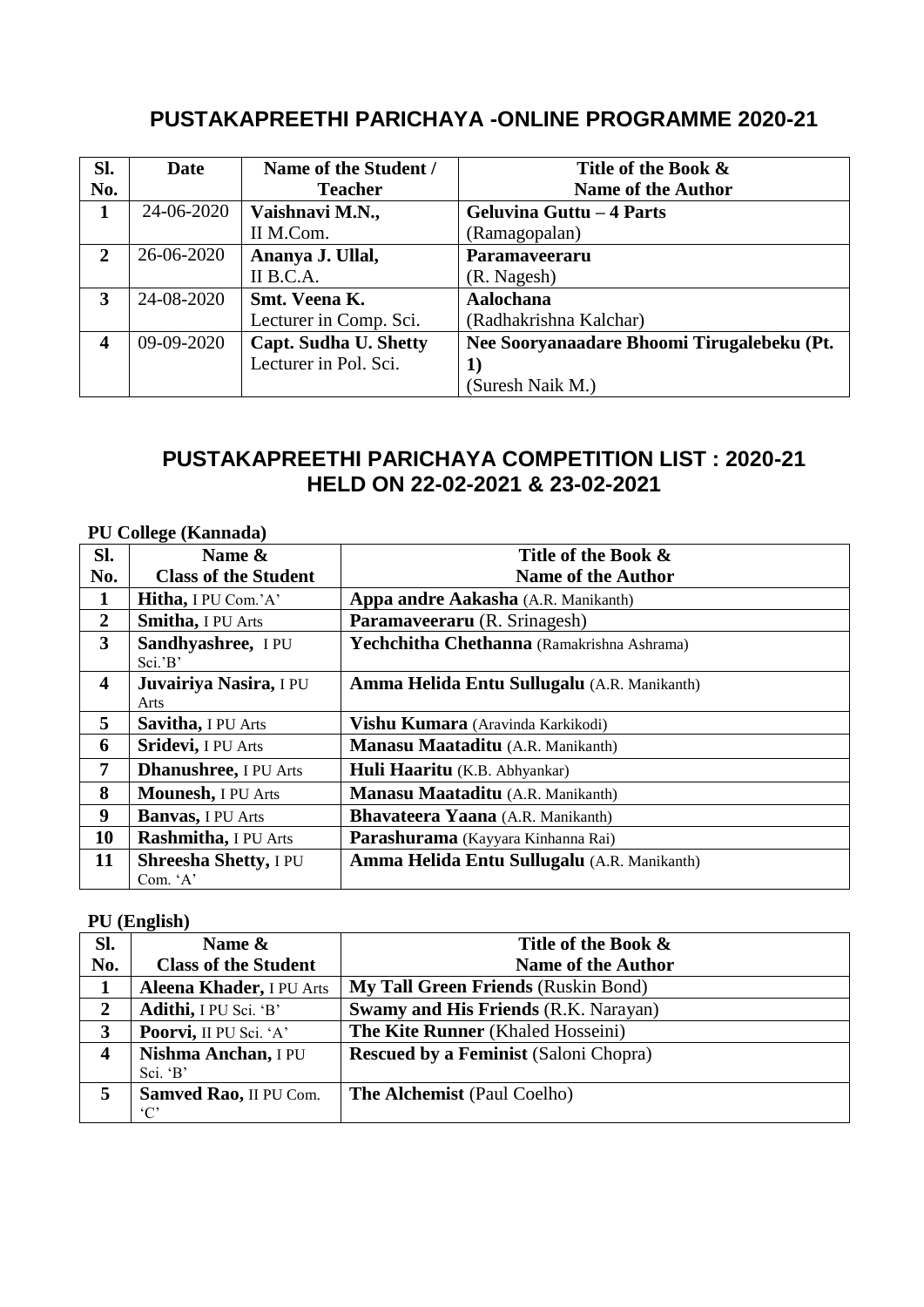#### **PU (Hindi)**

| Sl.                     | Name &                      | Title of the Book &                        |
|-------------------------|-----------------------------|--------------------------------------------|
| No.                     | <b>Class of the Student</b> | <b>Name of the Author</b>                  |
| 1                       | Anjali, I PU Com.'B'        | <b>Bala Gangadhar Tilak</b> (Vinod Tiwari) |
| $\overline{2}$          | Nikky, I PU Com.'B'         | Swami Vivekananda (Vinod Tiwari)           |
| 3                       | Shama, I PU Com.'B'         | Mera Bachpan (APJ Abdul Kalam)             |
| $\overline{\mathbf{4}}$ | Shreesha, I PU Com.'A'      | <b>Ramcharit Manas</b> (Tulasidas)         |

#### **UG (Kannada)**

| Sl.                     | Name &                                      | Title of the Book &                              |
|-------------------------|---------------------------------------------|--------------------------------------------------|
| No.                     | <b>Class of the Student</b>                 | Name of the Author                               |
| $\mathbf{1}$            | Muttamma, III                               | Narendra Modi (Ramesh B.G.)                      |
|                         | B.C.A.                                      |                                                  |
| $\overline{2}$          | Charith, III B.C.A.                         | Chanakya Samhithe (Vijayendra Tanaya)            |
| $\overline{3}$          | Ananya J. Ullal, III<br>B.C.A.              | Paramaveeraru (R. Srinagesh)                     |
| $\overline{\mathbf{4}}$ | Ashwitha, III B.Com.<br>B                   | N.R. Narayanamurthy (Amruth Jogi)                |
| 5                       | <b>Bhagyashree</b> , III<br>B.Com. 'B'      | Manasu Maataditu (A.R. Manikanth)                |
| 6                       | <b>Bindiya L. Shetty,</b><br>III B.Com. 'B' | Amma Helida Entu Sullugalu (A.R. Manikanth)      |
| 7                       | Yakshitha, III B.Com.<br>B                  | Bogaseyalli Male (Jayantha Kaykini)              |
| 8                       | Sandesh Prabhu, II                          | Yodha Namana (Wing Commander Sudarshan)          |
|                         | B.C.A.                                      |                                                  |
| $\boldsymbol{9}$        | Chaithra, IB.A.                             | Soft Mana (Sudha Murthy)                         |
| 10                      | Shivamma, IB.A.                             | Saamanyaralli Asaamanyaru (Sudha Murthy)         |
| 11                      | Varshitha S., I                             | Manasu Maataditu (A.R. Manikanth)                |
|                         | B.B.A.                                      |                                                  |
| 12                      | Bhakthi, IB.C.A.                            | Mookajjiya Kanasugalu (Dr. K. Shivarama Karanth) |
| 13                      | Bheemavva, IB.C.A.                          | Kshanahottu Animuttu (Shadakshari)               |
| 14                      | Sushmitha, IB.C.A.                          | Amma Helida Entu Sullugalu (A.R. Manikanth)      |
| 15                      | Vaishnavi, IB.C.A.                          | Navilu Gari (A.R. Manikanth)                     |
| 16                      | Varshini, IB.C.A.                           | Anchege Hogada Patra (Dr. Shivananda Bekal)      |
| 17                      | Yashwin, IB.C.A.                            | Lankesh Alla Meshtru (Mahabalamurthy)            |
| 18                      | <b>Fathima</b>                              | 5 Paise Varadakshine (Vasudhendra)               |
|                         | Mehazooza, IB.Sc.                           |                                                  |
| 19                      | Sangeetha, IB.Sc.                           | Adamya Chaitanya (APJ Abdul Kalam)               |
| 20                      | Swathi M., I B.Sc.                          | 1857ra Swatantrya Sangrama (Babu Krishnamurthy)  |
| 21                      | Rakshita P. Hegde, I<br>B.Com.              | Rashtrakavi Kuvempu (Dejagau)                    |
| 22                      | Srujana, IB.C.A.                            | Possitive Thinking (Dr. B.V. Pattabhirama)       |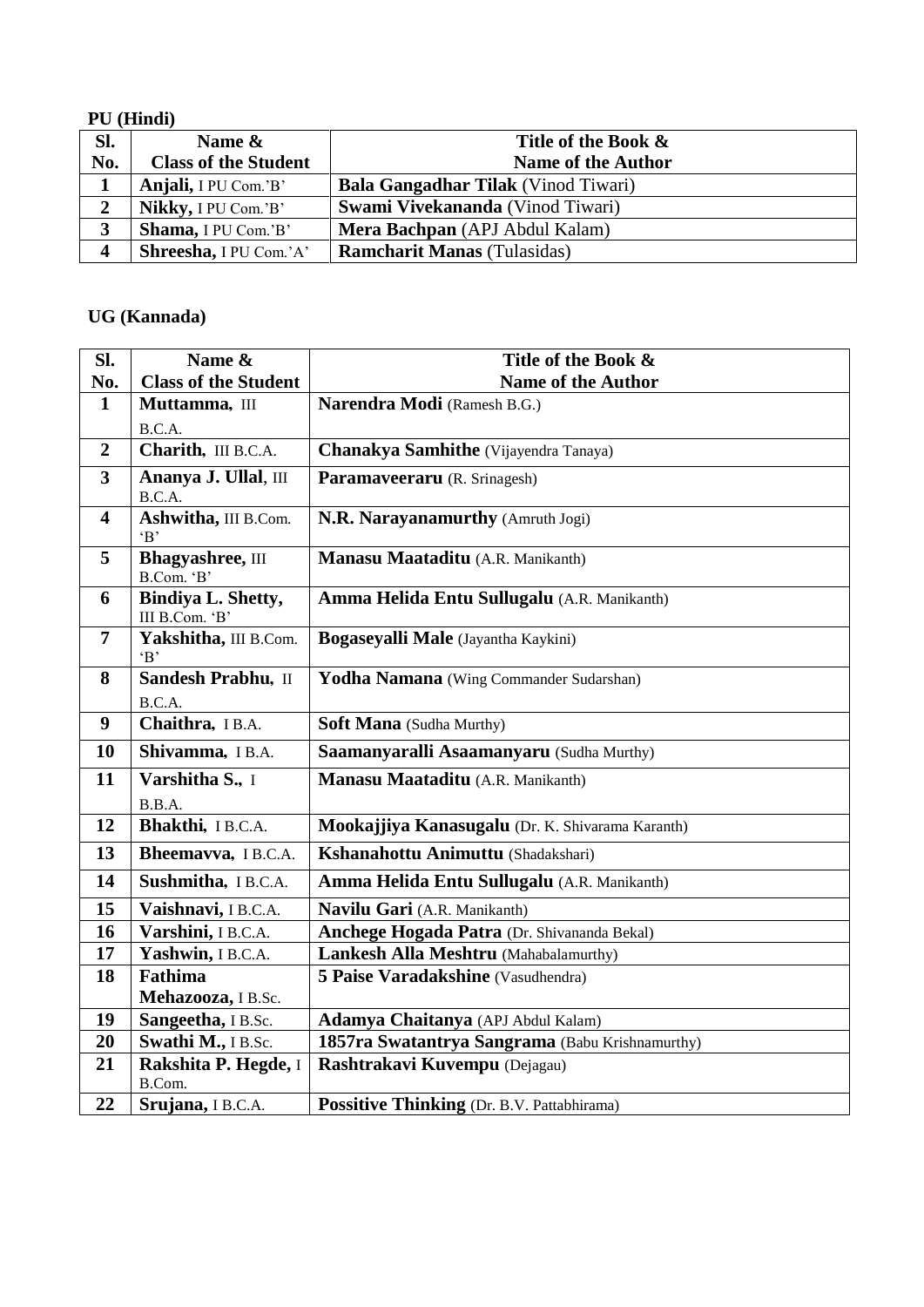### **UG (English)**

| SI.                     | Name &                                 | Title of the Book &                                                   |
|-------------------------|----------------------------------------|-----------------------------------------------------------------------|
| No.                     | <b>Class of the Student</b>            | <b>Name of the Author</b>                                             |
| $\mathbf{1}$            | <b>Bhagyashree</b> , III<br>B.Com. 'B' | <b>Mahashwetha</b> (Sudha Murthy)                                     |
| $\overline{2}$          | Ananya J. Ullal, III<br>B.C.A.         | Netaji Subhashchandra Bose                                            |
| 3                       | Ramashree, IB.Sc.                      | The Day I stopped drinking milk (Sudha Murthy)                        |
| $\overline{\mathbf{4}}$ | <b>Bindiya Kulal, I</b><br>B.C.A.      | <b>How to Enjoy your Life and your Job (Carneige Dale)</b>            |
| 5                       | Sanath Kumar (R.),<br>I B.A.           | <b>Famous Indians of 20<sup>th</sup> Century</b> (Vishwamitra Sharma) |
| 6                       | Ananya Prabhu, I<br>B.C.A.             | <b>Idyllore: The Prelude</b> (Dr. Sriram Vajapeyam)                   |
| 7                       | Nisarga, IB.C.A.                       | <b>My Journey</b> (APJ Abdul Kalam)                                   |
| 8                       | Neha, IB.C.A.                          | <b>The Indian Mutiny (Saul David)</b>                                 |
| 9                       | Shreya, I B.C.A.                       | Deyi Baidethi (Yashavanthi S. Suvarna)                                |

# **UG (Hindi)**

| Sl. | Name $\&$                   | Title of the Book &                                |
|-----|-----------------------------|----------------------------------------------------|
| No. | <b>Class of the Student</b> | <b>Name of the Author</b>                          |
|     | <b>Charith</b> , II B.CA.   | <b>Bharath ke Mahan Santh (Baldev Vamshi)</b>      |
|     | Sandesh Prabhu, II          | Aadi Raat Ka Houva (R.L. Stine)                    |
|     | B.CA.                       |                                                    |
|     | Ananya J. Ullal, II         | Netaji Subhashchandra Bose                         |
|     | B.CA.                       |                                                    |
|     | Afreen, I B.Sc.             | Ma Bharati ke Sachche Sapooth (Gangaprasad Sharma) |

## **UG (Sanskrit)**

| SI. | Name $\&$                   | Title of the Book &                         |
|-----|-----------------------------|---------------------------------------------|
| No. | <b>Class of the Student</b> | <b>Name of the Author</b>                   |
|     | Sandesh Prabhu, II          | Sookthi Sampada (Dr. H.V. Narasimha Murthy) |
|     | B.C.A.                      |                                             |
| 2   | Sanjana M. Rao, II          | <b>Trivarga</b> (Rama Jois)                 |
|     | B.Sc.                       |                                             |
| 3   | Ananya J. Ullal, III        | Kadambini (Sakhi Vasanth Aayaa)             |
|     | B.C.A.                      |                                             |
|     | Swathi M., I B.Sc.          | Mahabharatha (Vedavyasa)                    |